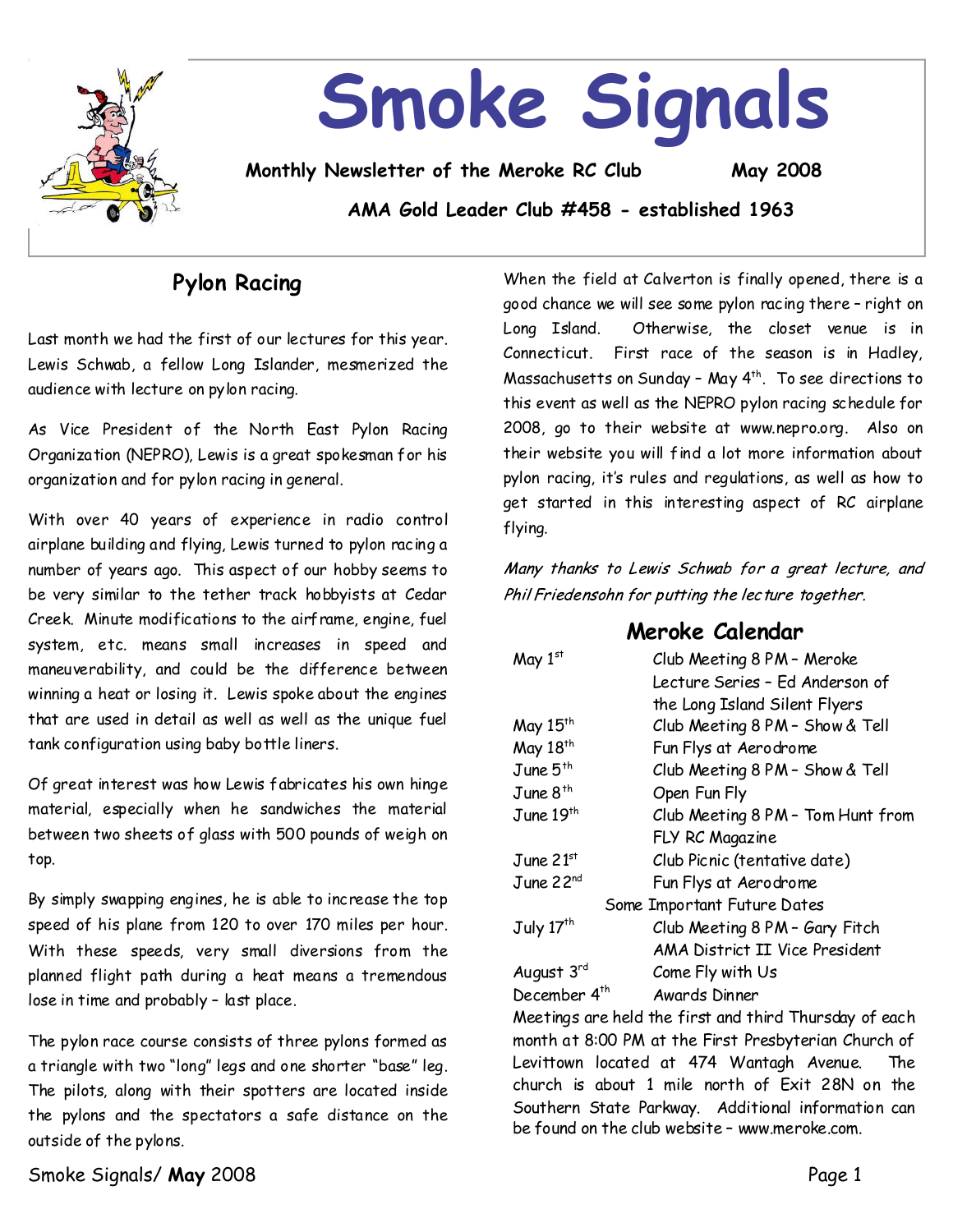## **Club Officers & Volunteers**

#### **President** Dave Bell 516-633-0034 dave.bell0323 @verizon.net **Vi ce President** Lou Pinto 516-785-6890 meroke36@aol.com **Treasurer** Herb Henery 631-665-6274 hahenery@aol.com **Recordi ng Secretary**  Al Weiner 516-868-5674 **Corresp onding Secretary**  Curtis Underdue 917-213-4459 curtisu@msn.com **Board of Directors** Mark Klein 516-326-0855 mclein@optonline.net Ed Wiemann 516-735-0733 eww46@man.com Nelson Ramos 631-420-2889 nel98rc@optonline.net Ernie Schack 516-481-1814 radioschack2@aol.com **Chief Field Controller** Bob Reynolds 516-775-4377 mrbrew@optonline.net **Asst Chi ef Field Controllers** Tony Pollio 516-794-9637 Ed Wiemann 516-735-0733 rctony@optonline.net eww46@man.com **Field Safety Of ficer** Tony Pollio 516-794-9637 rctony@optonline.net **Smoke Signals Editor** Russell Rhine 516-484-0368 rrhine@optonline.net **Membership** Tom Scotto Programs To be named Education Charlie Lando **Friends of Cedar Creek** George Carley **Buildi ng Program**  Charlie Lando Ernie Schack Archivists Ron Berg Stan Blum **Webmaster** Ted Evangelatos **Social (Coffee)** Irv Kreutel Al Hammer **Raffles** Nick Guiffre Curtis Underdue **Show and Tell** Ben Corbett **Video Librarian** Bob Cook **Come Fly With Me** Mark Klein Dave Bell **Open Fly-In** Ernie Schack Tony Pollio **Mon thly Fun Fly** Bob Reynolds Gene Kolakowski **One Fly** Ted Evangelatos **Pi cnic/Din ner** Al Weiner Nick Guiffre Chris Mantzaris **Contest Directors** Allen Berg Tony Pollio Ernie Schack Tom Scotto Flight Instructors Allen Berg Ted Evangelatos Douglas Frie Dan Gramenga Mark Klein Gene Kolakowski Ken Mandel Tim Murphy Tony Pollio Rick Porqueddu Bob Reynolds Bill Streb Ernie Schack Al Weiner

## **President's Message**

The flying season is now in full swing. We had our first Top Gun and Monthly Fun Fly April 20<sup>th</sup>. The weather was a bit overcast with some winds aloft, but special friends tell me that the wind is "Your Friend." As of this writing I am not sure who took top honors, as I was not there. From what I heard there were a few mishaps, but for the most part it all went as planned.

For those members who attended our last meeting, we were honored to have Lewis Schwab from NEPRO (Northeast Pylon Racing Organization) as our Guest speaker. It was very informative and he also shared some stories of pylon racing at Cedar Creek in the early 1970's, which involved some of our long time members participating. If any of you are interested as I am in being a spectator at a Pylon Racing event, you can visit the website for their upcoming events.

At the April  $3^{rd}$  meeting we had Dennis Dunne, County Legislator for District 15 present to talk about the Guard Booth at Cedar Creek. He shared his position on this topic with us and offered some suggestions by recommending we contact the County Executive's Office via telephone along with the letter writing campaign. He felt this would have a stronger impact.

Our May  $1<sup>st</sup>$  meeting we will have Ed Anderson from the Long Island Silent Flyers and Eastern Soaring League to speak about Gliders and Sail Planes. It will be interesting to learn how they launch and fly engine less and motor less aircraft.

I have received numerous EMAILS from the general public, some of who are interested in joining our Club, and others interested in finding out if they would enjoy our hobby. I have given a list of names to the Intro Pilots to contact these people and set up appointments with them. All of these people were at the Cradle of Aviation and were approached by our members present, so thanks to the members who promoted our Club. We may have some new persons joining in the near future.

(continued on page 3)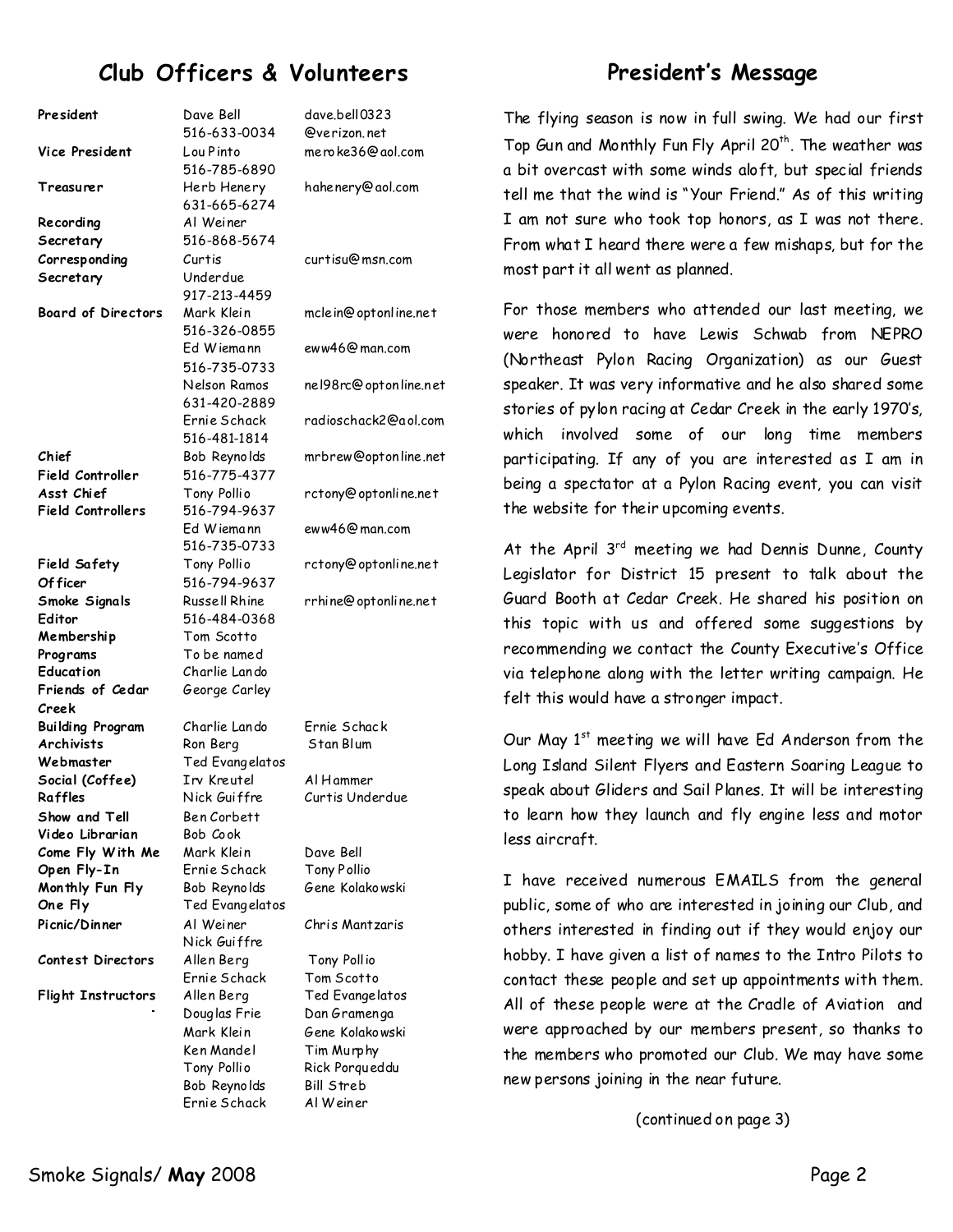### **Top Gun–April20th**

The weather was a lot colder than the day before, but a brave group of fliers battled extremely gusty wind conditions for the first Top Gun event of the season. Competitors flew in 4 events, some of which had to be modified because of the wind conditions. A few planes were lost for the day before and during the day's competition.

Gene Kolakowski, assisted by judges Russell Rhine and Tom Cott, ran a great event. Top Gun (the original name is back again) was run concurrently with the One Fly–run very successfully by Ted Evangelatos. Everyone in both events was treated to some great hot dogs cooked by our perennial BBQ chef - Al Weiner.

A total of 11 fliers signed up for the event, with a few deciding at the last moment to not jeopardize their airplanes. The scoring system for this year is as follows: First through sixth place receives a score of 1 through 6 respectively. Seventh place and above receives a score of 6, a DQ receives a score of 7 and if the competitor elects to not fly in the event, he receives a score of 8. Scores are totaled up for all the events on the day of a Top Gun Competitionand compiled through the end of the flying season. For fairness, there will be a decision by Gene at some time over the next month or so as towrite off some low scores to compensate for fliers who can not participate in every Top Gun competition during the flying season.

After our first Top Gun competition, the standings are as follows(remember, like golf, the lower the score, the better):

| $\mathbf{1}$ | Ted Evangelatos     | 11 points |
|--------------|---------------------|-----------|
| 2            | Allen Berg          | 12 points |
| 3            | Chris Mantzaris     | 14 points |
| 4            | Ed Daus             | 19 points |
| 5            | Gene Kolakowski     | 20 points |
| 6            | Patrick Boll        | 23 points |
| 7            | Bob Albano and      | 31 points |
|              | Bob Reynolds (tied) |           |

Smoke Signals/ **May** 2008 **Page 3** 

9 Richard Boll, 32 points Nelson Ramos & Curtis Underdue (tied)

The next Top Gun competition is scheduled for Sunday–  $18$ <sup>th</sup>.

#### President's Message (continued from page 2)

On the same topic, I have also received Emails from other Clubs inviting us to their Open Fun Fly. As I receive them, I will try to get the information out to our membership so anyone interested in participating can contact that Club for the information. I have also reciprocated the invitation and invited them to our events. If we can keep these lines of communication open, we will hopefully have members from other Clubs joining us and we joining them. This was an idea I had and wanted to get involved with, and it appears it may come to fruition. I have also taken the liberty to invite them to our Lecture Meetings.

Once again, I want to thank all the volunteers who are giving so much of their time and effort in keeping our Club active and growing. It takes all of us to maintain our Club status in the Community and within the AMA. Please volunteer when asked, or at the least, offer to help any of the Committees as your time permits. With our upcoming events, we will need all the help we can get, please get involved.

Stay well and continue safe flying.

### **Tips for Spark Plug Replacement**

Before you install any spark plug, compare the old and new plugs to make sure that the replacement has the same thread diameter, pitch, thread length and seat configuration as the original plug. Let the engine cool before you attempt to loosen and remove the plugs. This will reduce the risk of damaging the threads in the cylinder head. Always inspect the old plugs after they have been removed, and note the condition of the fuel mix that would indicate whether the engine runs rich or lean. Inspect the plug lead and cap and replace them if the insulation is damaged.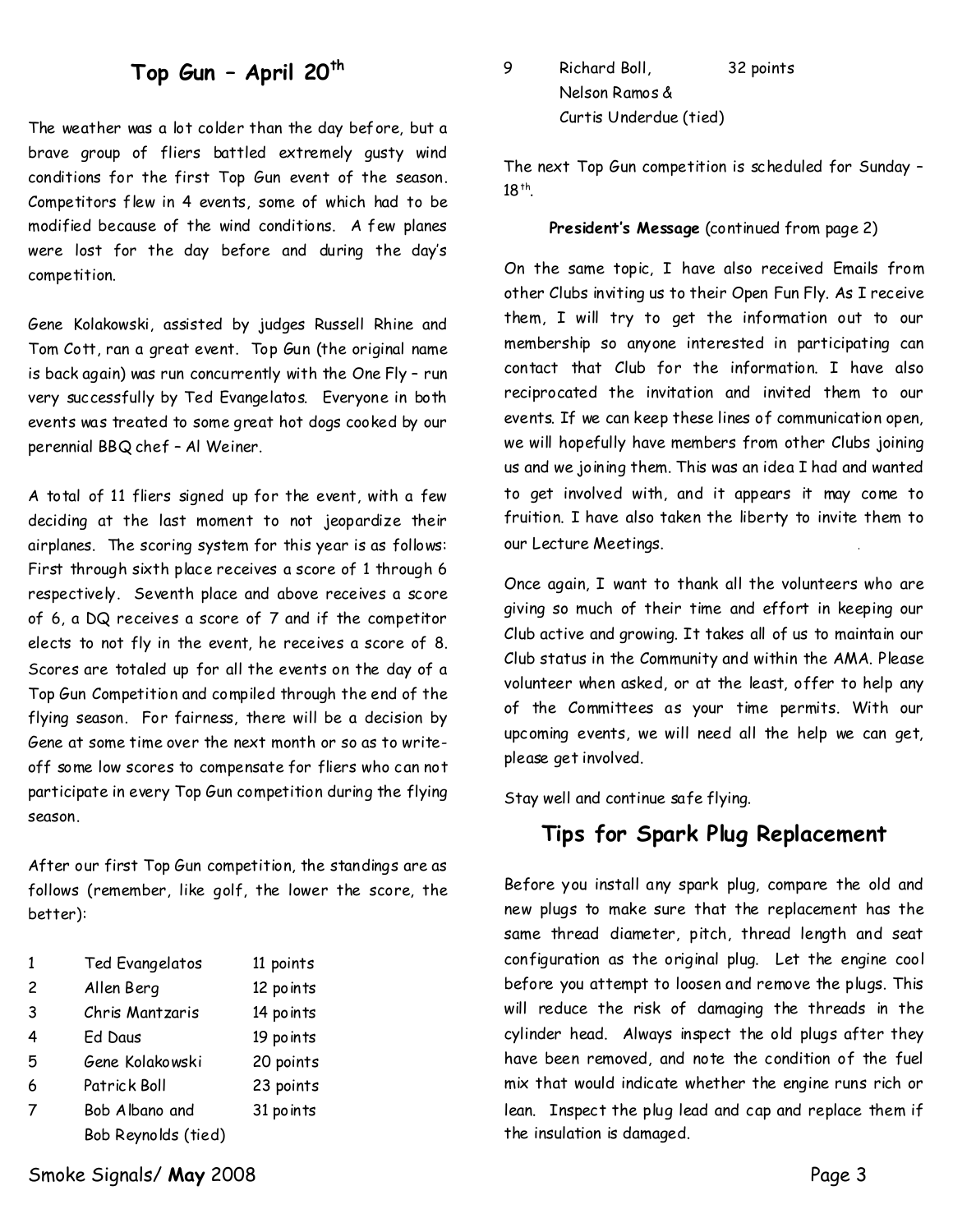#### **Ask Dr. Phil**

Question: What is this tool called a model "engine"?

Okay answer: It is an air-and fuel-cooled, fuel lubricated, venturi-fed, catalytically enhanced (the glow plug) combustion-ignition machine constructed from aluminum, with some steel in high-stress areas. It is designed to convert a fuel's chemical energy into something that will turn a propeller.

Considering each aspect of that boring description helps you understand and avoid some of the most common model-engine problems - like having a machine convert fuel into mechanical energy releases heat. This heat has to be removed, or the machine will literally begin to melt and fuse its moving parts.

Our engines remove this heat by directing the propeller's airflow over most of the engine; they are air-cooled. But airflow is a poor means of engine cooling. Unlike water or glycol (antifreeze), air is not the best "heat exchanger" and does not reach all parts of the engine equally. The parts in the propeller's slipstream receive more airflow than parts that are not. Plus the air does not remain in contact with the engine for long and therefore does not have time to absorb much heat.

Unlike water-cooling, the cooling air cannot reach deep into the engine to cool the moving parts directly. Our engines use "fins" to increase the surface area contacted by the cooling air, but air-cooling remains a surfacecontact process and is thus inherently inefficient.

To help remove heat the air can't, our engines use fuel cooling as well. The lubricating oil in the fuel acts as a heat exchanger while the fuel's methanol cools the lower internal engine parts by refrigeration.

Refrigeration, you ask? Methanol cools our engines' lower areas because it has a high heat of evaporation. During carburetor air intake, methanol in the fuel is transformed into a gas requiring a great deal of heat. The refrigeration process removes heat from the surrounding lower engine sections to have the energy to transform the methanol. But I don't suggest you try using this "refrigerator" to keep your iced tea cold.

The fuel also helps cool the engine's combustion chamber. Some of the fuel's oil content is not burned during combustion but does absorb heat. As the heated oil is exhausted, it removes that absorbed heat. The important point to remember is that the fuel cools the engine as it powers it.

Equally important, our model fuel is the engine's sole lubrication source. The fuel contains oil that keeps the moving parts separated from each other, reducing friction and lowering the engine's temperature.

Unlike most car engines which have an independent oil source, the amount of oil applied to a model engine's moving parts depends entirely on the engine's rate of fuel supply, or "mixture setting." The mixture setting adjusts the amount of fuel that is mixed with engine's incoming air supply.

An engine's maximum air supply is fixed by the diameter of the carburetor opening and adjusted by the area opened by the throttle barrel. But the pilot adjusts the amount of fuel mixed with that incoming air supply using high- and low-speed fuel-metering devices known as "needle valves" and/or "air bleed" adjustment screws.

By properly adjusting these fuel-metering devices, the pilot is responsible for the engine's operating temperature and therefore its reliability and durability. This is true no matter what type of engine is used--a two-stroke or a four-stroke. There are several other types of model engines, such as gas ignition or true diesel, but the two-and four-stroke alcohol-fueled types comprise the majority of the engines that new pilots use.

## **From the Editor**

I didn't leave myself much space this month for my article. No update on the progress being made on renaming the Aerodrome after Major Raoul Lufbery. Need some more documentation, but it's been hard to come by. Hope to have a further update next month.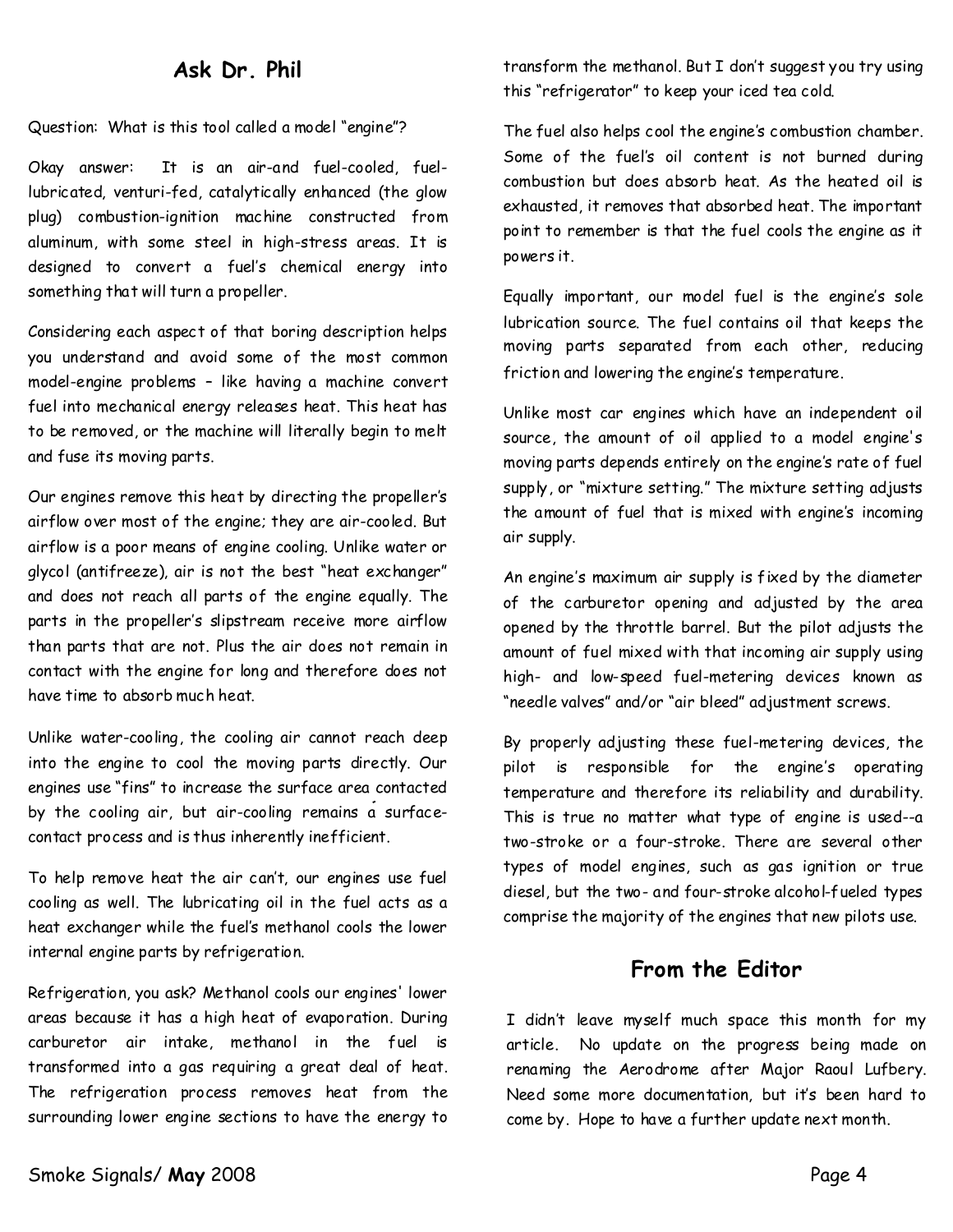## **Engine Myths Busted**

The power event in a 2-stroke engine occurs during every revolution of the crankshaft; in a 4-stroke engine, it occurs in every two revolutions. Therefore, a 2-stroke is about twice as powerful as a 4-stroke of similar displacement.

Pilots seem to be divided in their preference for powerplants. It would appear logical that a 2-stroke is more powerful than a 4-stroke, but is it twice as powerful? Let's take alook at the basic operation of each engine type. Both 2- and 4-stroke engines have five events: intake, compression, ignition, power and exhaust.

The complete cycle of a 4-stroke may be summarized as follows:

Intake stroke: the intake valve is open, the exhaust valve is closed, the piston draws in the fuel/air mixture, and the intake valve then closes. Compression stroke: both valves are closed, and the piston moves upwards and compresses the air/fuel mixture. Ignition: the air/fuel is ignited near the topof the stroke. Power stroke: both valves are closed, and the expanding gases force the piston towards the bottom of the cylinder. Exhaust stroke: the exhaust valve is open, the intake valve is closed, and the burnt gases are expelled through the exhaust valve. The 2-stroke engine is mechanically simpler; there are no valve-train components. Rather, there are induction and exhaust ports and, most of the time, a rotary-induction valve. As we will see in the following description of the 2-cycle engine, there are five events, but at one point, two (or more) of them occur very nearly simultaneously.

The 2-stroke operation can be summarized as follows:

As the piston is forced towards BDC during the previous cycle's power event, the cylinder's exhaust port is uncovered by the top edge of the piston, ending the power event and initiating the exhaust process; exhaust gases begin to surge from the cylinder to the atmosphere. Shortly thereafter, the cylinder's intake port(s) opens by the action of the piston as it approaches BDC.

Simultaneously, in the engine's crankcase (below the piston), the piston's motion from TDC to BDC compresses the trapped, fresh air/fuel mixture. As the cylinder's

intake port opens, the pressurized crankcase mixture rushes up bypass channels to the intake port where they surge into the combustion zone above the piston; as this is happening, exhaust gases are still exiting the cylinder through the exhaust port.

As the piston begins its return to TDC from BDC, the intake and exhaust ports are closed by the top edge of the piston, and the recently transferred air/fuel charge is trapped above the piston where it is then compressed in preparation for ignition and the beginning of the power operation. Simultaneously, as the piston moves towards TDC, a low-pressure zone is produced within the crankcase because of its expanding volume. As the induction valve is opened (as with crankshaft rotary induction), atmospheric pressure forces air through the carburetor where it mixes with fuel and then rushes into the crankcase—in preparation for the next cycle of operation.

A close examination of the 2-stroke cycle reveals some in-efficiencies. First, there is some mixing of the fuel/air charge with the exhaust gases, and this results in lower cylinder pressure and the expulsion of some of the fuel/air charge through the exhaust. The other primary disadvantage is that the 2-stroke requires more cooling because the power event occurs during every revolution of the crankshaft. The 2-stroke engine flows more fuel (and lube) per revolution than the 4-stroke engine, thereby providing the additional "liquid cooling" necessary to maintain satisfactory cylinder-head temperatures. Perhaps the ultimate test of an engine is in competition. As Dave Gierke notes in a recent article, "At the 2003 AMA Nationals, participants in several classes of RC aerobatics predominantly used O.S. 1.40 2-stroke engines or the YS 140 4-stroke. Both use propellers of similar sizes and operate at about the same flight rpm; this indicates that the shaft power is about the same for both types."

#### **M a y B i r th d a y s**

| 3                        | Sal Richichi |
|--------------------------|--------------|
| $\overline{\phantom{a}}$ |              |

- **3**  Alex Shapiro Henry Ortiz
- **6 6**  Ron Berg
- Tom Cott **6**
- **1 3**  Ed Smith
- **1 6**  Len Schroeder
- Jose Giraldo **1 7**
- **2 0**  John Monti
- **2 2**  Thomas Lang Sr.
- **3 1** Robert Henken

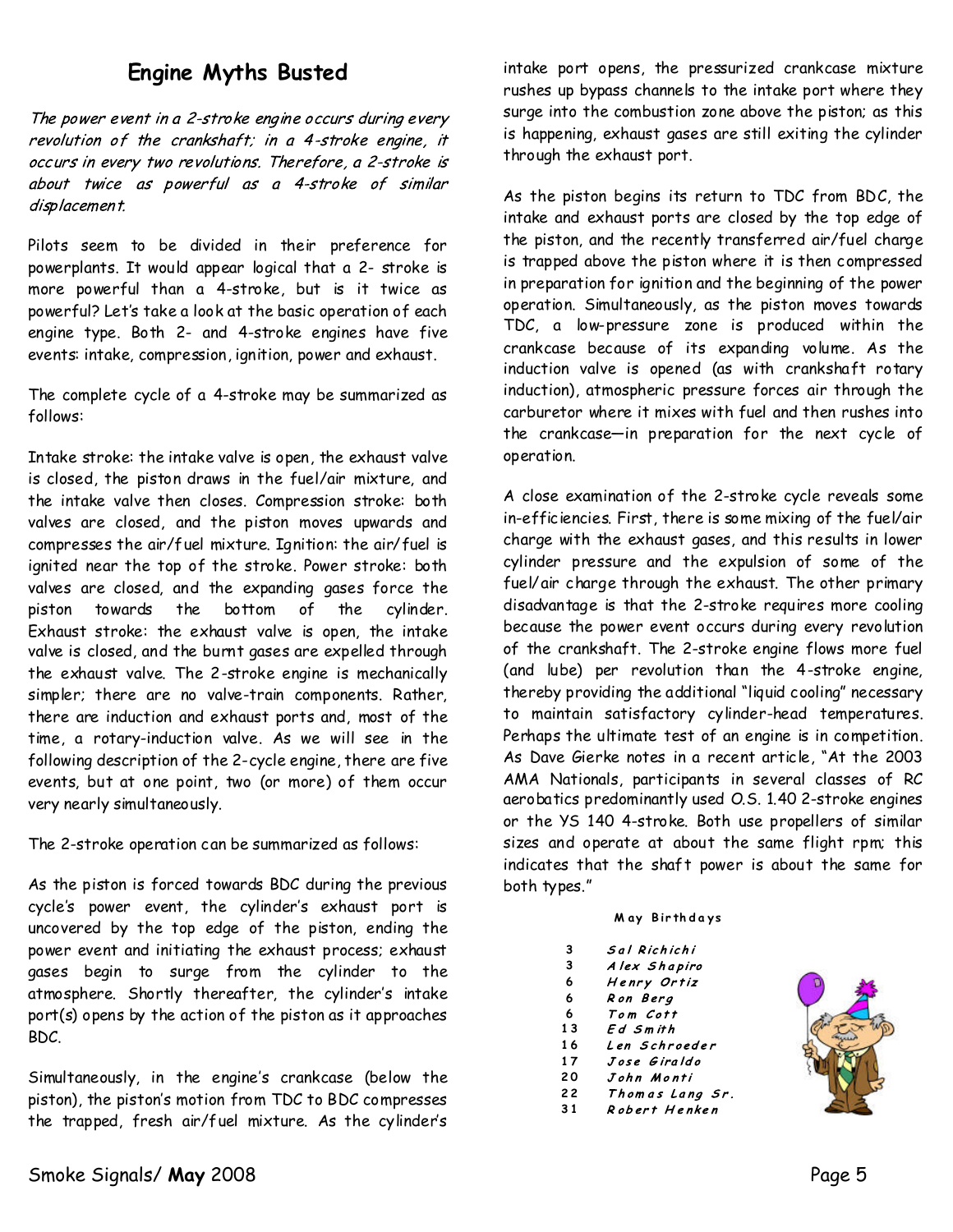## **Flying with Flaps**

Sooner or later, many RC modelers try their hand at a scale subject, and since most full-size aircraft use flaps, their scale model should include them as well. A scale model with the flaps fully deployed is an impressive sight. This will most likely be the pilot's first exposure to flaps since most of our sport models don't use them. Flaps are terrific; they can transform that hot P-51 from a bear to

a pussycaton landing. They can, on the other hand, present problems if misused.

Next time you fly in a large commercial airliner, take note of the transformation of the wing prior to takeoff and landing. Airliners or other fast aircraft achieve their eye-popping performance through the use of small, thin wings. The problem with this type of wing is that they stall at high speeds and consequently the takeoffand landing speeds are also very high. When flaps are lowered they change the wing's lift and drag characteristics and lower the stall speed.

By changing the camber of the wing, the lift and drag are increased for a given airspeed. As a result of these changes the aircraft can land at a slower airspeed, fly a steeper landing

approach and use more power on landing, which is a good thing if you have to "go-around" with your model.

#### FLAP VARIETIES

There are four basic types of flaps: plain, split, Fowler and slotted. The plain flap is simply a hinged portion of



Plain flaps lower the wing's trailing edge increasing its curvature and, therefore, its lift.

the trailing edge. Split type flaps are hinged at the bottom of the wing and create much more drag than plain flaps. The slotted flap is similar to a plain flap, but has a

#### **Do's**

¦ Learn how your plane reacts to flaps at a safe altitude before attempting the first landing.

¦ Reduce the throttle to around 1/ 3and let the plane slow before dropping the flaps.

¦ If used for takeoff, use onlypartial flaps.

| Adjust the power to maintain the approach path. Flaps add drag and require more power. | Add power on a go-around and begin a climb-

out before retracting flaps.

#### **Don'ts**

| Deploy flaps at high speed. The flaps may depart the wings or cause serious structural or servo damage.

Use flaps on the first takeoff and test flight. You must first determine how much deflection is correct for your model.

¦ Use full flaps on takeoff. Thisadds alot of drag.

¦ Let the plane balloon and lose itsairspeed. Adjust the elevator to keep the proper approach path.

¦ Retract flaps when low and slow oryou could settle onto the runway

slot between the wing's trailing edge and the flap. The air passing through the slot delays the airflow separation and creates a greater increase in lift with a smaller



Split flaps generate a lot of drag by disturbing the airflow on the underside of the wing.

increase in drag than a plain or split flap. Fowler flaps

extend aft and down increasing the wings area and provide large increases in lift with a minimum of drag. Deflecting flaps will cause a twisting action to the airplanes' wing. The type of flap as well as the wing's design will determine the amount of twisting action, with the split flap generating the least amount. Deploying the flaps may result in the plane pitching up or pitching down. The elevator must be used to compensate and keep the plane on the desired approach path. Another characteristic of flaps is that the first half of the flap's deflection results in a greater increase in lift while the second half results in a greater increase in drag. Flaps also impart a large structural load on the plane and should only be used at a lower airspeed. Full-size planes have their airspeed indicators marked for safe flap operating range.



Fowler flaps move rearward and downward increasing the wing area and curvature.

#### FLYING WITH FLAPS

Since every aircraft reacts differently to flaps, it's important to learn how yours reacts before committing to landing. The safest way is to do a no-flap takeoff and fly your model around to get comfortable with it. At a safe height, reduce the throttle to about 1/3 and let the plane slowdown. Next, add 1/ 2 flaps and seewhat your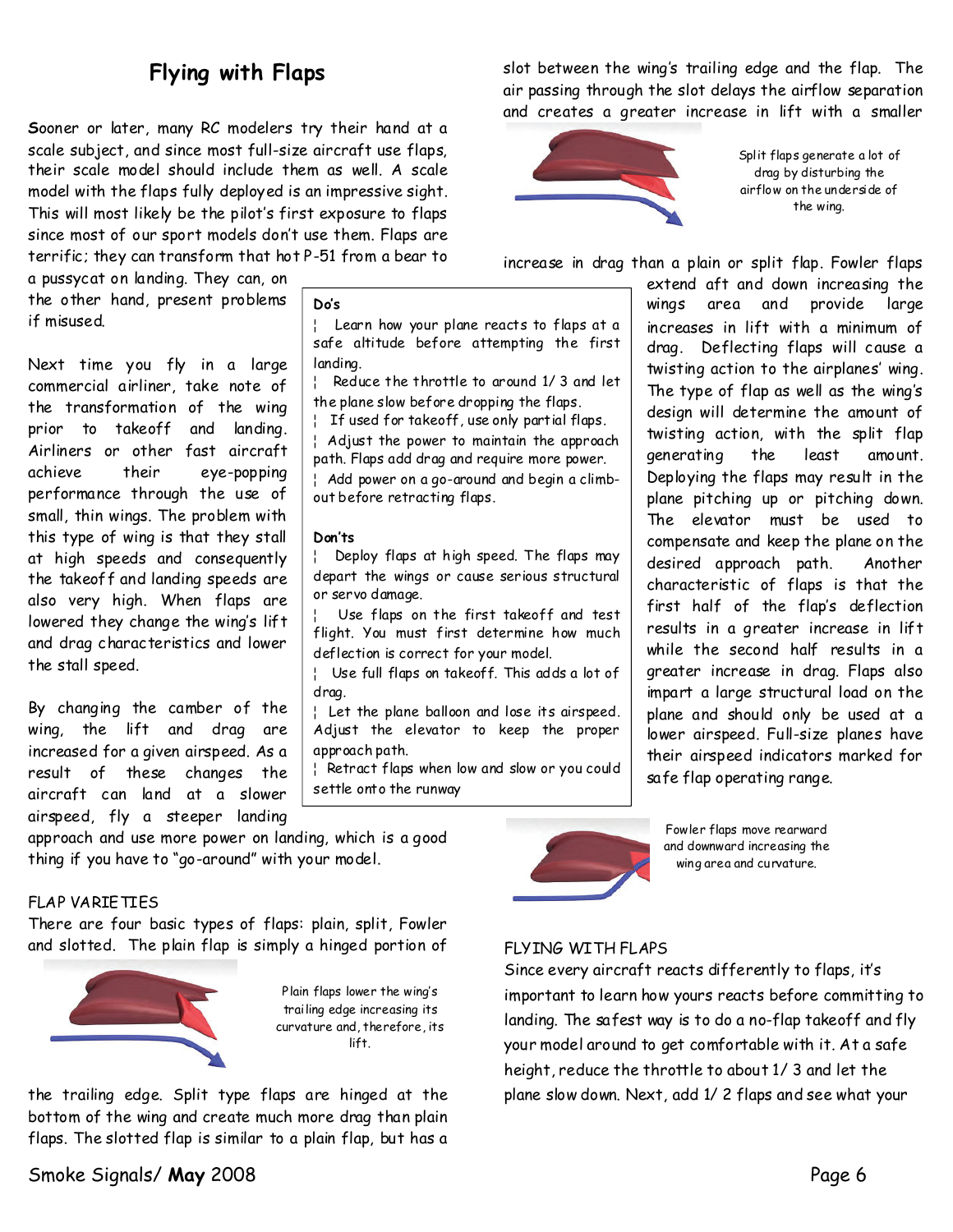plane does. If it balloons (pitches nose-up), apply some down-elevator to help maintain the airspeed. Once the plane is under control again, add full flaps and be prepared to adjust the elevator pressure on the stick. You may be surprised how much elevator it takes to compensate for full flap deflection and how much the



Slotted flaps allow high energy air to flow from underneath the wing up and over the flap to help prevent airflow separation.

#### plane will slow down. With

today's radio systems, it's easy to program a mix for the proper amount of elevator trim when the flaps are dropped. This will greatly ease the pilot's workload. Once you are comfortable with flying the plane with the flaps down, it's time for the landing. If you have your flaps set up to drop in increments, such as a dial or slider switch, add about 10 degrees on downwind after the plane passes your position and then addabout 1/ 2 (20 to 25 degrees) on base leg. After turning, add full flaps and use power to adjust the flight path. Remember, you will need more power with flaps and the approach descent rate will be steeper. With a little practice, you will be rewarded with picture-perfect landings. Since flaps provide more lift at slower airspeeds, you must be aware that when you retract them in-flight you will lose the lift and the plane could sink. For this reason, if you must do a go-around, make sure you increase power before retracting the flaps. Failure to do so could place your plane very close to stall speed before you can accelerate to a safe speed. This also applies to take-offs with flaps. In most cases it is safer to take off with the flaps retracted or deflected no more than about 20 degrees. Larger deflections add more drag and can cause the plane to become airborne at too low of an airspeed. Flying a scale model with operational flaps is a very rewarding experience. Not only do they look neat, but they also provide the same benefits as the full-size version. They take the Anxiety out of landing your lead-sled WW II fighter or similar high-performance aircraft and provide a safer and more enjoyable RC experience.

#### FLAP ACTION

Flaps impart a tremendous load on the wing and require attention during their installation. Make sure you use enough heavy-duty hinges on each flap and a heavy-duty control horn. There are many ways to actuate the flaps, including torque tubes and bell cranks. For large, fast or

heavily-loaded models, the best way is to use a servo for each flap. These planes will also benefit from the flaps being locked in the down position preventing the airstream from blowing the flap back to the up position. This basically means that the servo arm is directly in line with the flap horn at full deflection and this takes the strain away from the servo. This is accomplished by turning on the radio and selecting full down flaps and choosing a servo horn position that is in line with the horn. Now, retract the flaps and make up the linkage from the servo to the horn. The amount of flap deflection is determined by the length of the servo arm; for more flap deflection, place the linkage farther out on



The Top Flite B-25 Mitchell bomberhas inboard and outboard flaps because of its twin wing-mountedengine nacelles. With the flaps deployed, this impressive warbird ARF lands like a trainer.

the arm. The use of ball links may be required for smooth action and to eliminate binding. The modeler has several options for the transmitter flap actuation method. The least desirable is to use a two-way switch, which only results in flaps up or full down. This is not very scale-like and could result in large pitch changes when the flaps are actuated. A three-position switch will allow the use of half-flaps for more scale-like flight. A knob or slider switch is another way to go and allows an infinite number of flap settings. The only drawback is that it is sometimes difficult to tell how much flap deflection is selected.

#### **New Meroke Member**

Thomas Maddaloni